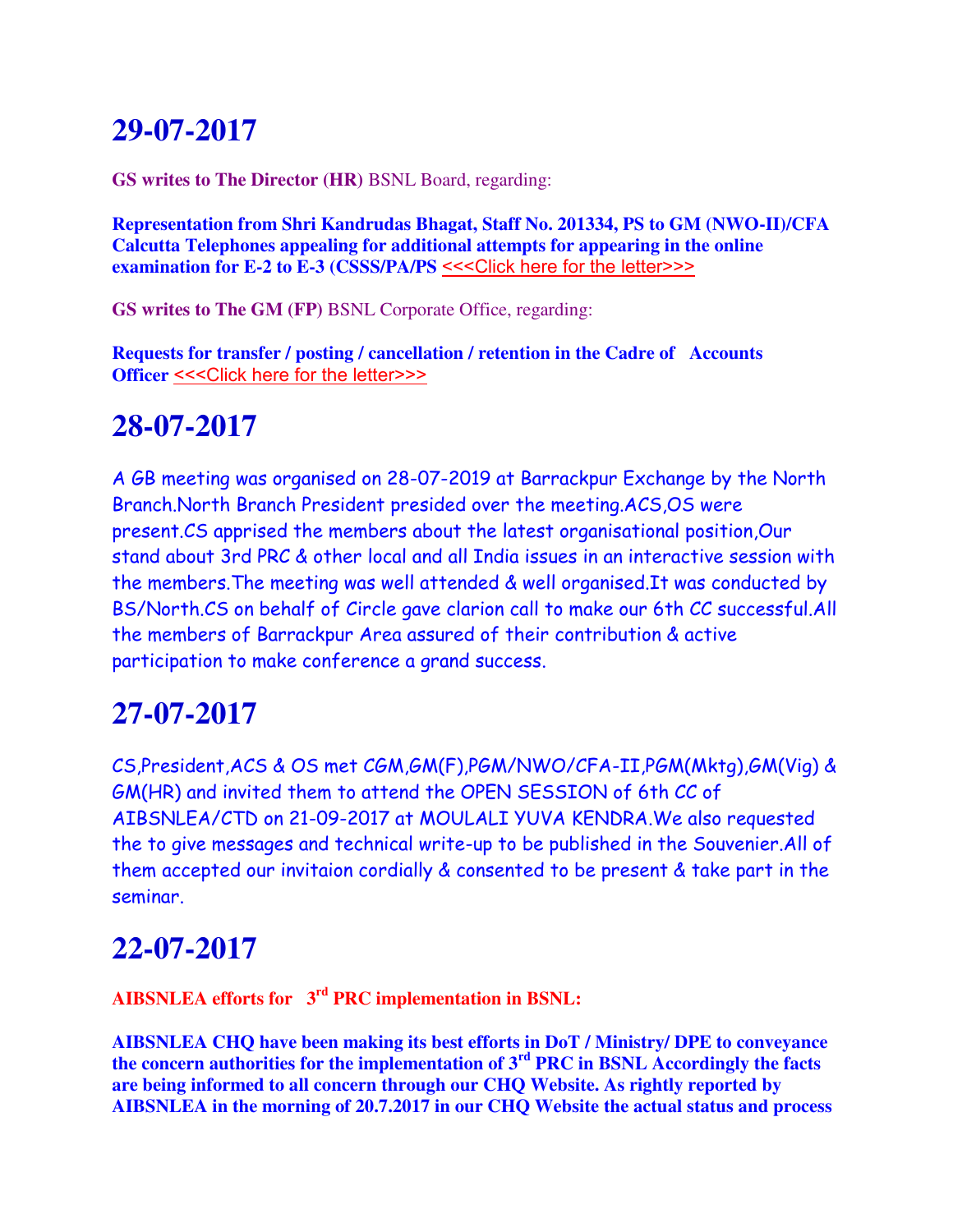**of 3rd PRC implementation in PSUs / BSNL was later on confirmed by Shri Niteswar Kumar ji (IAS) PS to Hon'ble MOSC in the meeting held with AIBSNLEA on 20.7.2017( Evening). Hence , AIBSNLEA is correctly informing all the developments on day to day basis to our members through our CHQ web site and doing hard work to ensure 3 rd PRC Implementation in BSNL. But the so called Majority Association instead of informing the actual status and truth is creating hipe in the minds of the Executives for which the reasons are best known to them.**

**The actual process of 3rd PRC implementation is that after the notification of 3rd PRC implementation in PSUs for the Pay hike of Executives the respective PSUs will take decision in their Board and will send the proposal to the Administrative Ministry for the issuance of the Presidential Directive. Similarly after DPE notification of 3rd PRC recommendations, BSNL Board will take the decision and will send to DOT for approval and for issuance of Presidential Directives. Now in the DPE notification it has to be seen that whether the Administrative Ministry/Board of the PSUs have been empowered by the Cabinet to allow dispension of the "Affordability Clause"of 3rd PRC report. In case Board/Administrative Ministry is empowered then BSNL Board and DOT Administration should implement the 3rd PRC in BSNL in the interest of its Viability otherwise, we have to fight organisationally.**

**Today GS contacted the concerned Officers of DPE with regard to the Notification of 3 rd PRC, it is understood that the draft notification on cabinet approval has been processed to the higher level Officers for approval. The notification of 3rd PRC is expected in the next week.**

**AIBSNLEA is committed for 3rd PRC implementation and in case the BSNL Board/DOT Administration do not implement it, in that case AIBSNLEA will never hesitate to go on indefinite Strike. Let us watch the developments closely and will take immediate organisational action, if required at the appropriate time.**

# **21-07-2017**

**Achievements of a big and recognised association(Majority association) of BSNL after member verification:**

**1. Presidential order issued, lowering the scale of basic executive cadre of BSNL.**

**2. Result of DR DGM declared and appointed against the interest of the working executives in BSNL.**

**3. Order from DoT issued for withdrawal of the additional increment awarded on the functional promotion.**

**4. CPSU cader heirarchy draft is there in a black box and no one know what is there for the executives, even after passage of more than 7 month since the membership verification.**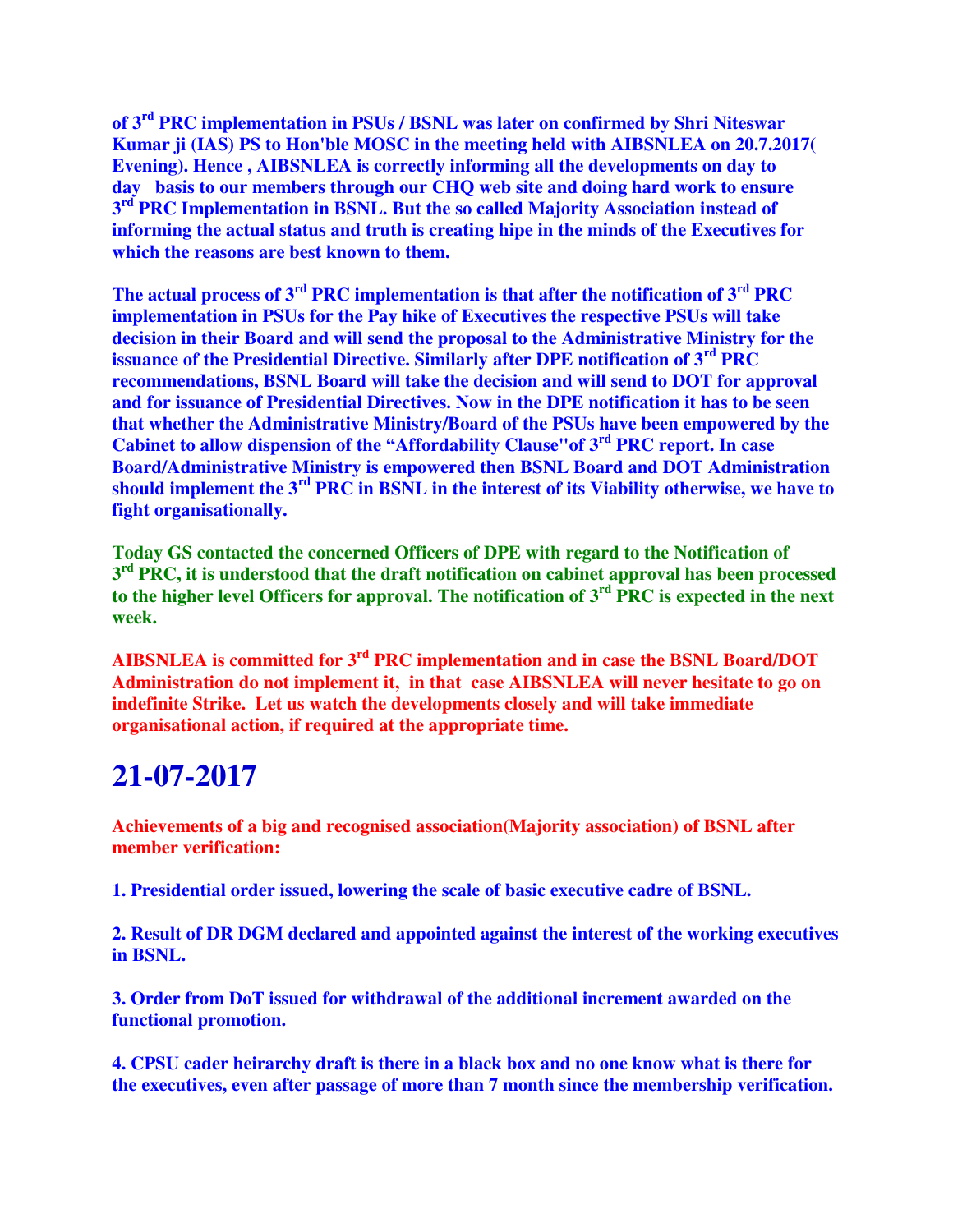**5. All the Channels of promotions to the post of SDE are on a standstill and no active persuasion is visible from the so called Majority representative of the Executives.**

**6. Not even a single step is being taken to settle the Rule-8 transfer cases pending since years back.**

**Now executive fraternity of BSNL has to decide,whether this association still deserve to proclaim it as a representative of BSNL Executives ?** 

**Do they have a single work in their list to be counted in the interest of BSNL executives ?**

**Have a thorough analysis friends and decide,whether still to continue with the same association,claiming tall but bringing nothing.......for those who are still in the trap...**

## **21-07-2017**

### **PRC UPDATES:**

**I)Meeting with PS to Hon'ble MOSC(IC) Shri Niteshwer Kumar :**

**GS, President and FS met PS to Hon'ble MOSC(IC) Shri Niteshwer Kumar and discussed with reference to our meeting held with Hon'ble MOSC(IC) on 3.7.2017. We requested to hold discussion on the following issues as follow up action:**

**a) Implementation of 3rd PRC in BSNL:** We requested for the implementation of 3rd PRC in BSNL with 15% fitment benefit. PS to Hon'ble MOSC(IC) mentioned that yesterday Cabinet has approved 3rd PRC recommendations for PSU's Executives pay hike. DPE will issue notification in this regard shortly and thereafter BSNL (PSU) will send its recommendations for implementation of 3rd PRC in BSNL to the DOT (Administrative Ministry) for approval and notification of the Presidential directive. Thus, at the time of DOT consideration period we should meet them. However, he assured Ministry's support for 3rd PRC implementation in BSNL. In view of this, now we have to pursue with the BSNL Board to recommend 3rd PRC implementation with 15% fitment benefits in BSNL. Thereafter only we will pursue in DOT/Ministry for favourable decision. Let us closely monitor and pursue the matter at the appropriate level and appropriate time.

**b) Replacement of E1A by E2, E2A by E3 and subsequent upgradation of Pay Scales w.e.from 1.1.2007:** PS to Hon'ble MOSC(IC) mentioned that as per the directions given by the Hon'ble MOSC(IC) during our meeting held on 3.7.2017 he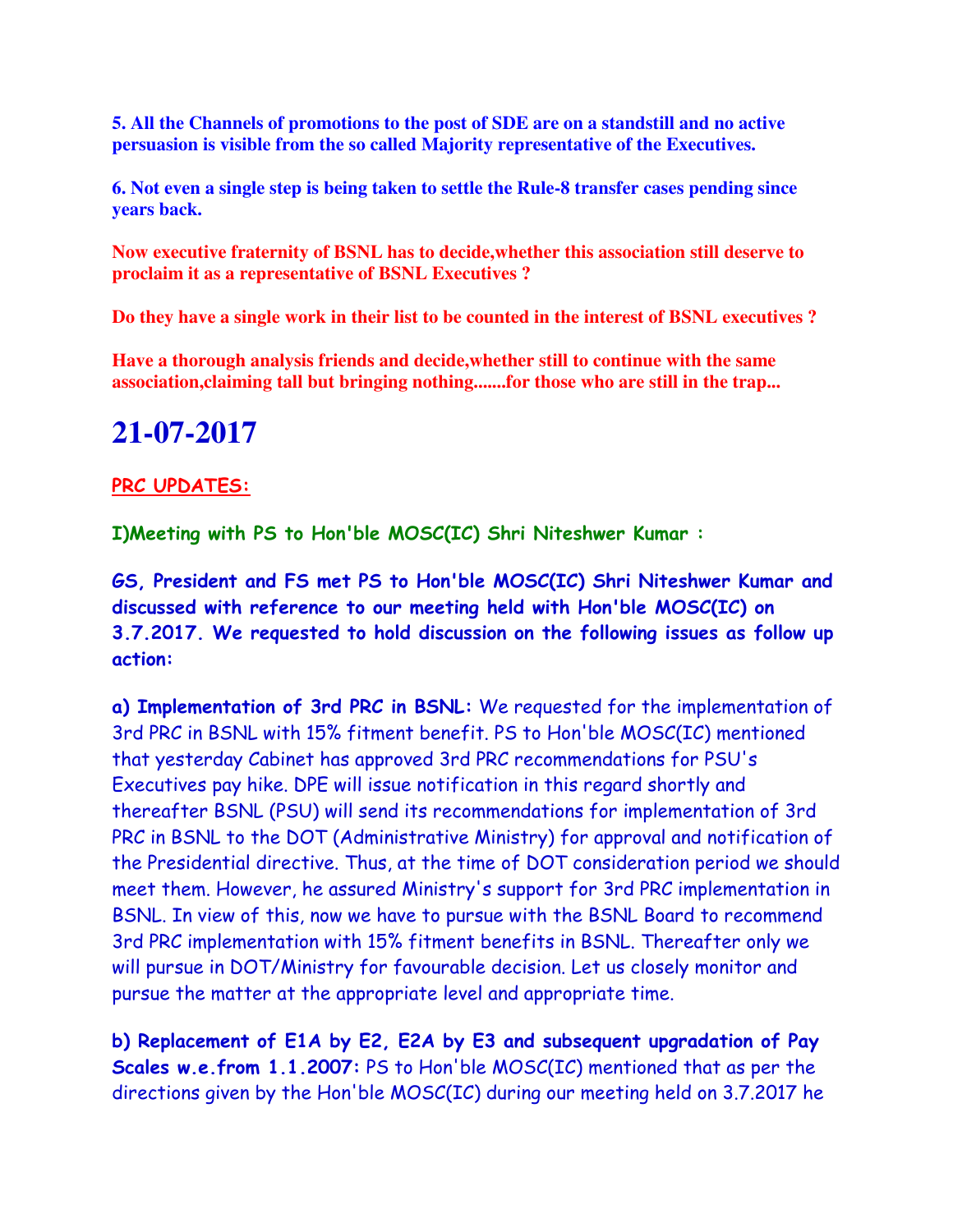will conduct a meeting of our Association with Addl. Secretary (T) after his returning from abroad on 31.7.2017 to discuss this matter.

**c) Withdrawal additional increment provision under BSNL Executive Promotion Policy (EPP) on functional promotion:** We apprised him against the arbitrary and unjust order issued by DOT on 05.07.2017 for with drawl additional increment provision under BSNL Executive Promotion Policy (EPP) on functional promotion. PS to Hon'ble MOSC (I/C) after some discussions mentioned that let your CMD and Director (HR) return from abroad on 27.07.2017 thereafter he will discuss the matter with them and will take further necessary action in this regard. In this manner he advised us to meet him after 31st July 2017 to discuss all these issues.

### **II)Meeting with DDG (EF), DoT, New Delhi**

**GS, President met DDG (EF) DoT Shri Rajeev Kumar as per the advice given by Member (Finance) to discuss our issues today at 11.45 Hrs.**

**(1) Withdrawal of Additional increment provision under BSNL Executive Promotion Policy (EPP)-** We expressed our serious concern against the DoT letter dated 5.7.2017 where in the additional increment provision under BSNL Executive promotion policy (EPP) has been withdrawn which will cause huge recoveries, pay and pension loss to the BSNL Executives. We also submitted our letter dated 13.7.2017 addressed to Secretary (T) for ready reference and discussion. DDG (EF) during discussions for about one hour, mentioned that he will discuss the matter with member (Finance) and after the direction received from Secretary (T) they will take further action in this regard.

**(2) Replacement of E1A by E-2, E2A by E-3 and subsequent pay scales upgradation w.e.f. 1.1.2007:**On this issue DDG (EF) mentioned that there is no such proposal is under consideration to DoT internal finance wing. Means, the nodal section of DoT has not moved the proposal further to internal finance of DoT for concurrence.

### **III) 3rd PRC implementation in BSNL:**

The cabinet has approved 3<sup>rd</sup> PRC recommendations with 15% fitment benefit to the PSU executives for their pay hike w.e.f. 01.01.2017 on 19.07.2017 in its meeting Chaired by Hon'ble Prime Minister of India. Now on the basis of Cabinet approval on 3rd PRC report (DPE) Department of Public Enterprises (Govt. of India)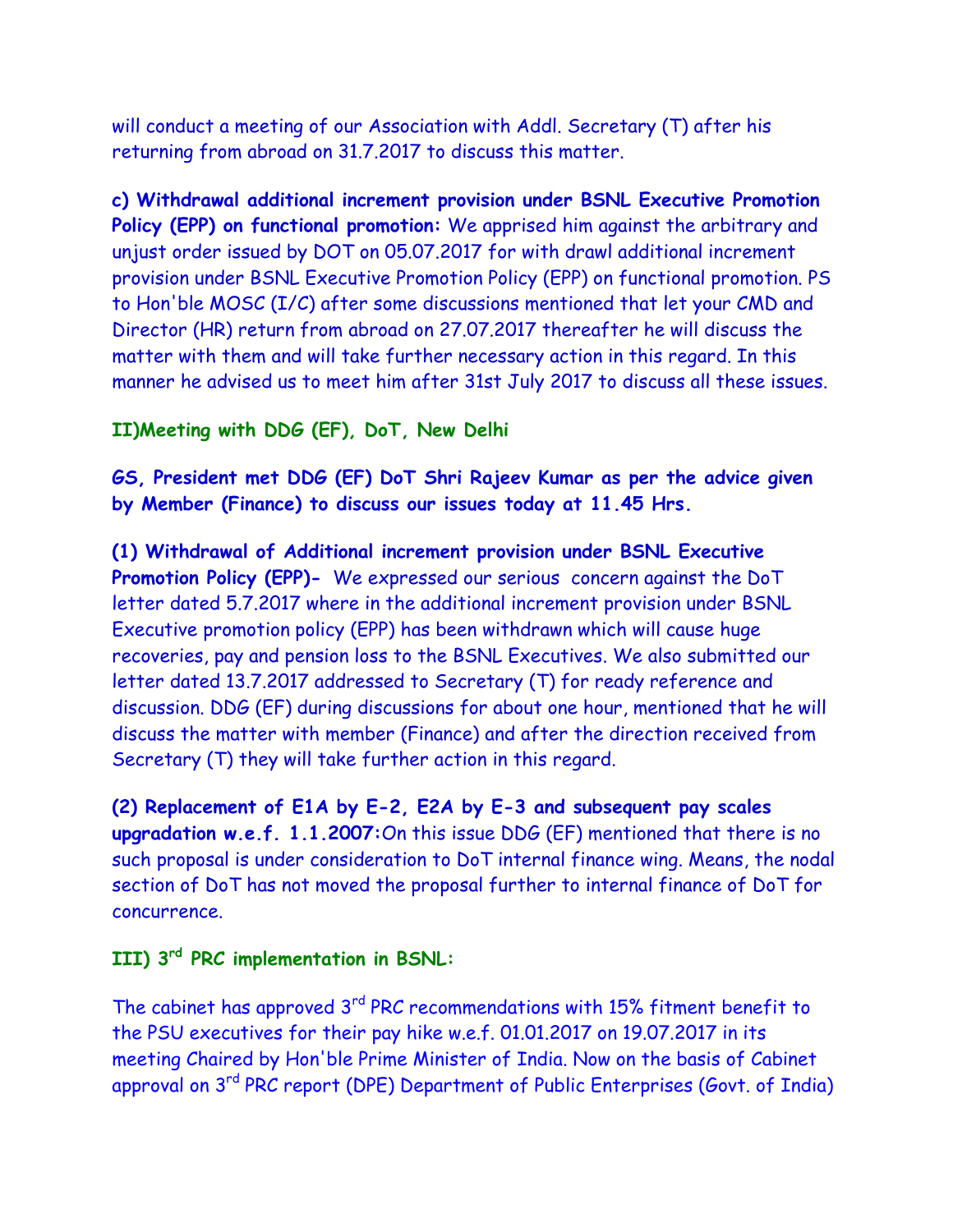will issue its notification shortly addressing to all the Administrative Ministries and PSUs.

As per our past experience during  $2^{nd}$  PRC implementation, now after the DPE notification DOT Administrative Ministry will endorse to BSNL and the BSNL Board will take decision for 3rd PRC implementation in BSNL for BSNL Executives and thereafter the Administrative Ministry after examining the BSNL Board Approval will issue the Presidential Directives for the implementation of 3<sup>rd</sup>PRC report in BSNL for its Executives

It is understood that this process dependents on the respective PSUs Board to consider 3rd PRC recommendation on the basis of their affordability conditions and any dispension in the affordability clause may perhaps be relaxed by the Administrative Ministry or Cabinet. In the case of BSNL as per 3<sup>rd</sup> PRC report the Affordability clause needs dispension in view of its operational profit/ positive AIBITA. It is to be find out from DOT whether this work has been done by DOT or through Cabinet approval in its meeting held yesterday.

AIBSNLEA closely watching all the developments and meeting all the concern officers in DPE/DOT for a favorable decision. Few days before AIBSNLEA met Hon'ble MOSC (I/C) and yesterday with Sect (T) just before the Cabinet meeting which was attended by Secy. (T) and pleaded for implementation of  $3<sup>rd</sup>$  PRC in BSNL in the interest of BSNL viability and its Executives otherwise they will be demotivated which directly will harm the BSNL Let Us, wait for DPE notification and DOT decision in this regard. Thereafter, we will decide our due course of action.

## **20-07-2017**

### CONGRATULATION !

Our efforts yielded result.It has been confirmed that 13 applications of Rule-8 transfer cases of JTOs have been approved by CGM and forwarded to BSNL CO. This was our longstanding demand.We try hard to get more cases done.

# **14-07-2017**

On 12-07-2017 CS,President & OS met GM(HR & Admin.) regarding several issues:Discussion was as follows: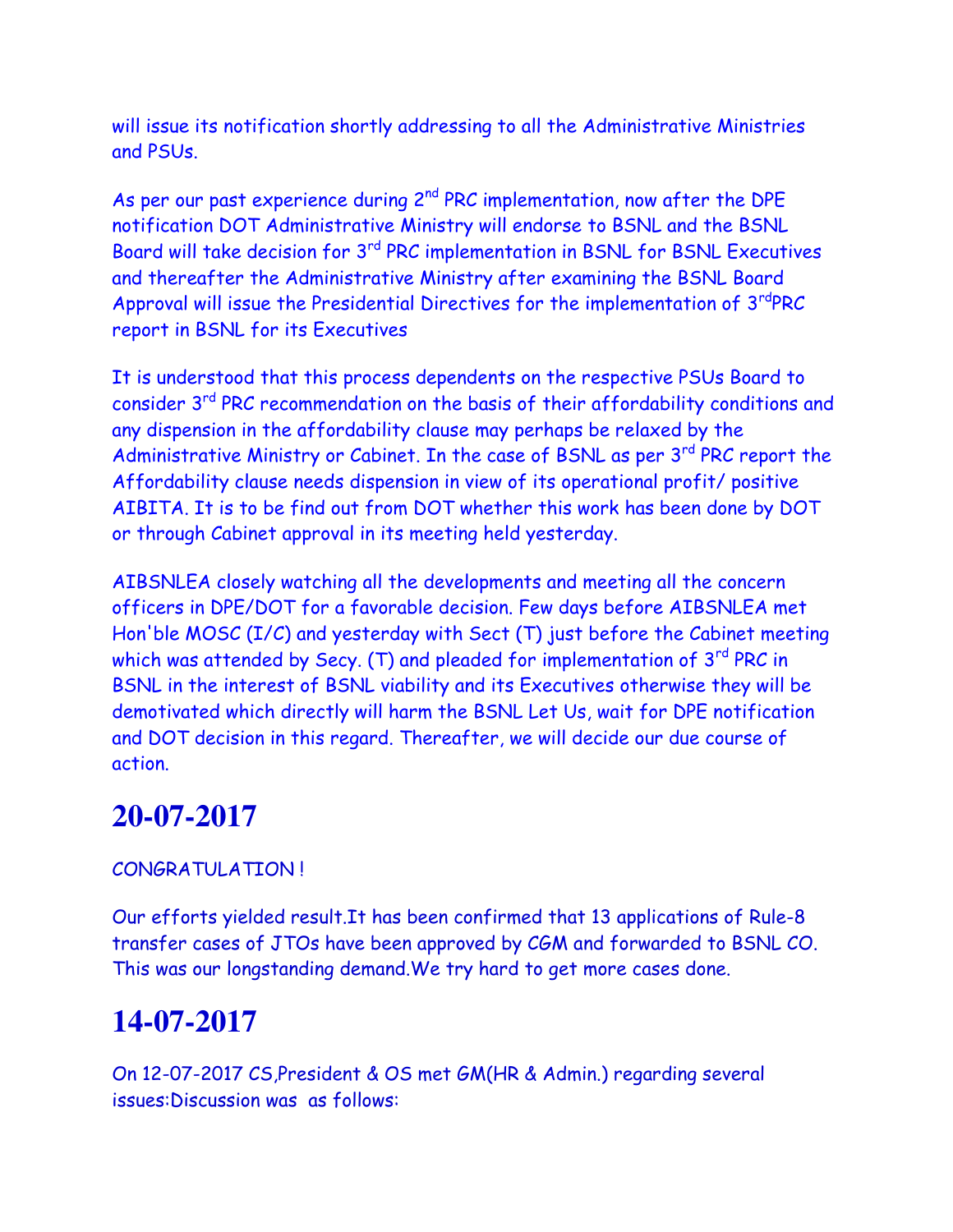**1.Job Contract System & Payment of wages:** We expressed our concern regarding recent stalemate over JC system & requested him to device some way out so that the matter can be resolved at the earliest.We also expressed that irregular wage payment to the JCL is causing unrest in the field as a result work is being hampered.

GM told that he is aware of the facts & every steps are being taken to restore normalcy.

**2.Request transfer cases:** We expressed our resentment stronly that despite several discussion not a single request is being fulfilled.We also refer two new requests of Rajat Subhro Maitro & Debasis Roy.We reminded him of the case of Ajit Basak,Archan Aditya,Pradip Roy and Ratan Sinha.

GM told to give a letter including all names so that it might be disposed of quickly.

**3.Recent instruction about keys of TB:** We clearly told GM that it is not acceptable in any circumstances the the Keys of Ofiices to be kept by the executives.It is the responsibility of security personnel.

GM replied that due to shortage of security personnel it is very difficult,CS told that several RLU/RSU are being closed,many offices has been shifted; excess security personnel from there may be posted to TB in order to cope up with the situation.We wanted immediate withdrawal of that order.

**4.Rule-8 transfer cases:** GM appraised that the file of Rule 8 transfer cases is with him.He will forward it to CGM for further action,at a time 10 names will be forwarded.

**5.Faculty allowance cases of NSCBTTC,Kalyani:** We inquired about the progress of case of P K Mondal DE/NSCBTTC for granting faculty allowance.It has been known from GM that the file is with AGM for some clarification, now, similar cases of N C Saha and others are also being tagged.The whole case will be put up to competent authority soon for final disposal.

**6.Inclusion of name of 3rd Category hospitals in BSNLMRS:** CS inquired GM about progress of inclusion of 3rd category of hospitals where beneficiaries may have treatment on cash basis according to CGHS rate.GM informed that recommendation from respective DGM/NWOs is sought,letter published in MEDHA.After having their favorable recommendation received,the list will be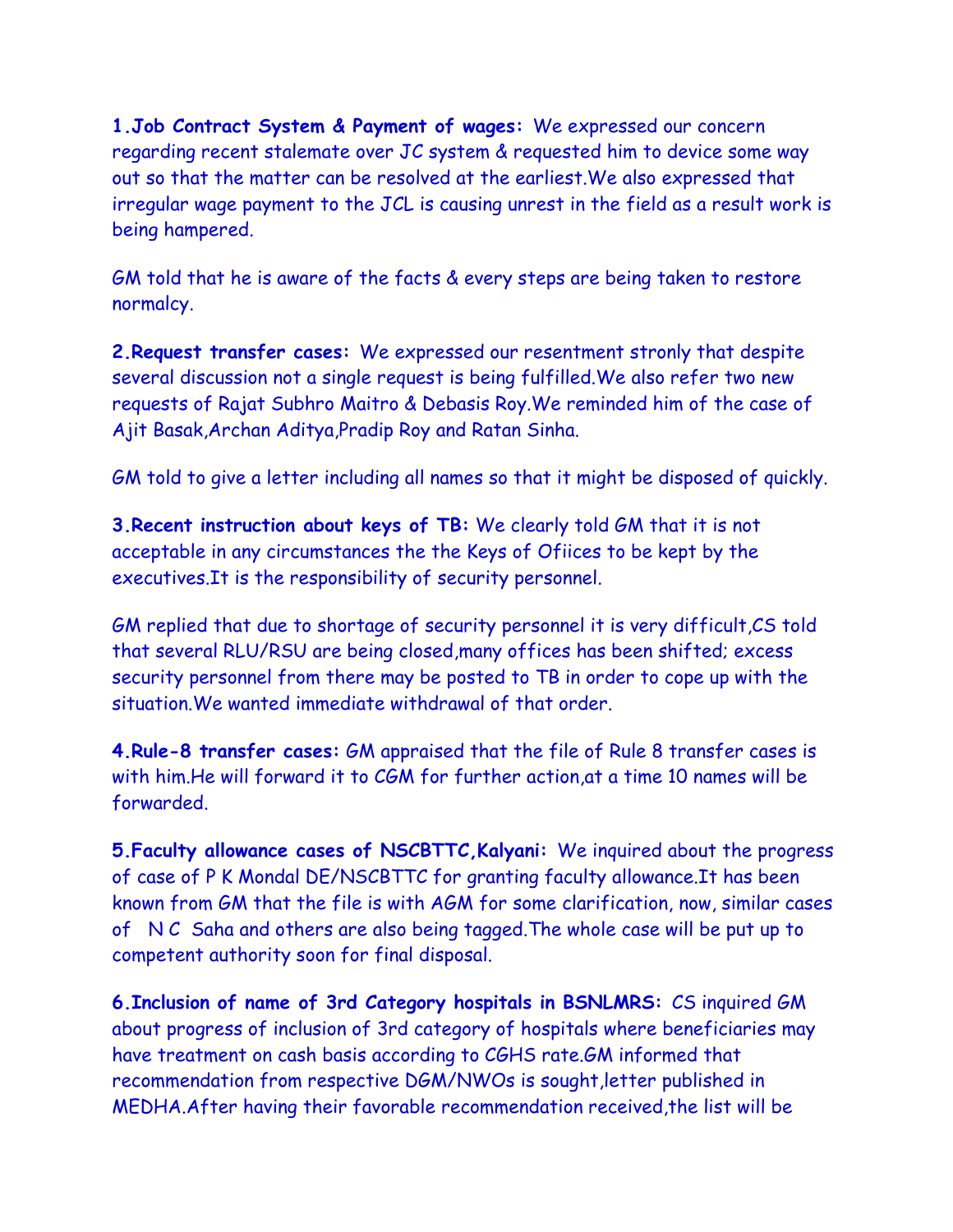published. We expressed our dissatisfaction for making the process so lengthy,however we requested early settlement.

The meeting ended in congenial atmosphere,we thanked GM and hoped that all the cases will be settled soon.

# **13-07-2017**

GS writes to Ms. Aruna Sundararajan, Chairperson TC & Secretary (Telecom), Govt. of India, New Delhi regarding additional increment provision under BSNL Executive Promotion Policy (EPP) on [Ref.: DoT letter number 40-12/2004-Pen  $(T)$  (pt) dated 05.07.2017] <<<<Click here [for letter>>>>>](http://www.aibsnleachq.in/letter_13072017.pdf)

# **12-07-2017**

On 11-07-2017 CEC meeting held at Association Office.A detailed discussion covering all agenda took place.CS & veteran leader Com.Amit Gupta appraised the members told that under the able & effective leadership of our GS Com.Prahlad Rai a delegation met honorable Communication Minister,CMD/BSNL & Dir(HR) for early implementation of 3rd PRC in BSNL.All of them assured that every possible efforts will be taken to ensure the highest fitment for us.They also cautioned us and requested to take necessary steps against the false propaganda & rumour spread by other friendly association accusing AIBSNLEA.

All the BS & other members placed their organisation report.BS North reported that under the active persuasion of Com.Asok Ghosh ACS a large numbers of newly promoted JTOs(from JEs) joined our fold.The house congratulated his effort & CS urged upon that this initiative should be taken in other Branches also.

A decision was taken that 6th CC of AIBSNLEA/CTD will be held at Moulali Yuva Kendra on 21-22 September 2017.Convenors for different sub-committees were selected.It has been decided unanimously that donation of Rs.500/-per member will be collected from members & a souvenier will be published,for this advertisement will be collected.

The refreshment of the meeting was sponsored by Com.Durgadas Bhattacharya BP,North Branch on the occasion of his daughters marriage.The whole house enjoyed very much & greeted him & wished a very happy,peaceful & healthy conjugal life of the newly married couple.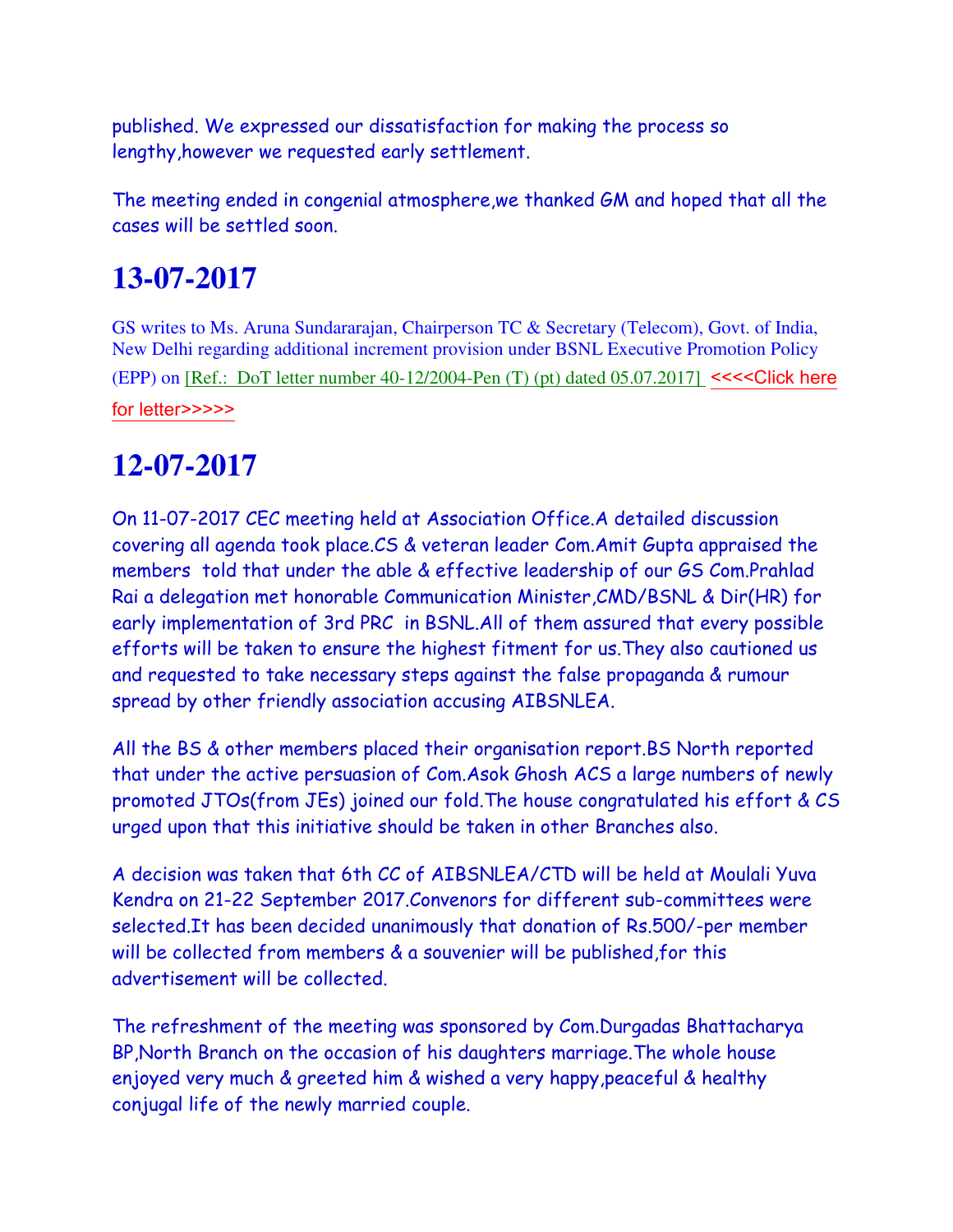## **06-07-2017**

### **Congratulation!**

**Due to untiring efforts of CS & active persuasion by beloved GS the illogical transfer order of Somen Banerjee Se.SDE to NCNGN Circle got cancelled .He will be retained in CTD.**

### **05-07-2017**

**GS writes to**

**(1) Shri Anupam Srivastava, CMD BSNL requesting to bring in all the HR issues cleared by BSNL Management Committee in the next Board meeting.** 

**[<<<Click here for the letter>>>](http://www.aibsnleachq.in/CMD_170704.pdf)**

**05-07-2017**

## **Which is negative force?**

**Dear Comrades,**

**Please identify and understand self-proclaimed saviours of BSNL executives who does nothing but malign others.**

**E1A and E2A replacement by E2 and E3 and subsequent up gradation of pay scales:**

**Since beginning, the stand of AIBSNLEA is to extend the E2 and E3 standard pay scales approved by the Cabinet in place of intermediatory pay scales of E1A and E2A. We are continuously pursuing the issue from pillar to post and at all levels in BSNL, DoT and Ministry.**

**Comrades, it is not the rocket science and nobody needs a superficial knowledge, to understand the ill effects of not upgrading the scales further from E3 to E4, E4 to E5, E5 to E6 and E6 to E7. We believe that JTO/JAO promotions will not end at the level of SDE/AO only but they will be promoted to the higher grades also.AIBSNLEA cannot drop the demand of up-gradation of higher scales up-to E7 grade since it represents all the cadre of BSNL Executives including SDE, Sr. SDE, AO, Sr. AO, DE, CAO, DGM and etc. Whether the members of the so called Majority Association i.e. SDE, Sr. SDE, AO, Sr. AO, DE, CAO, DGM and etc understand the demand of the said Joint Forum for the implementation of standard Pay scales without subsequent up-gradation of Pay scales. So Comrades, we have to educate the comrades, in the so called majority association about the pay loss/pay anomaly and stagnation of pay and ill effects due to the implementation of standard pay scales without subsequent up-gradation of Pay scales of E3 to E7 level and make them to join in the AIBSNLEA who is the real saviour of all the Executives in BSNL.**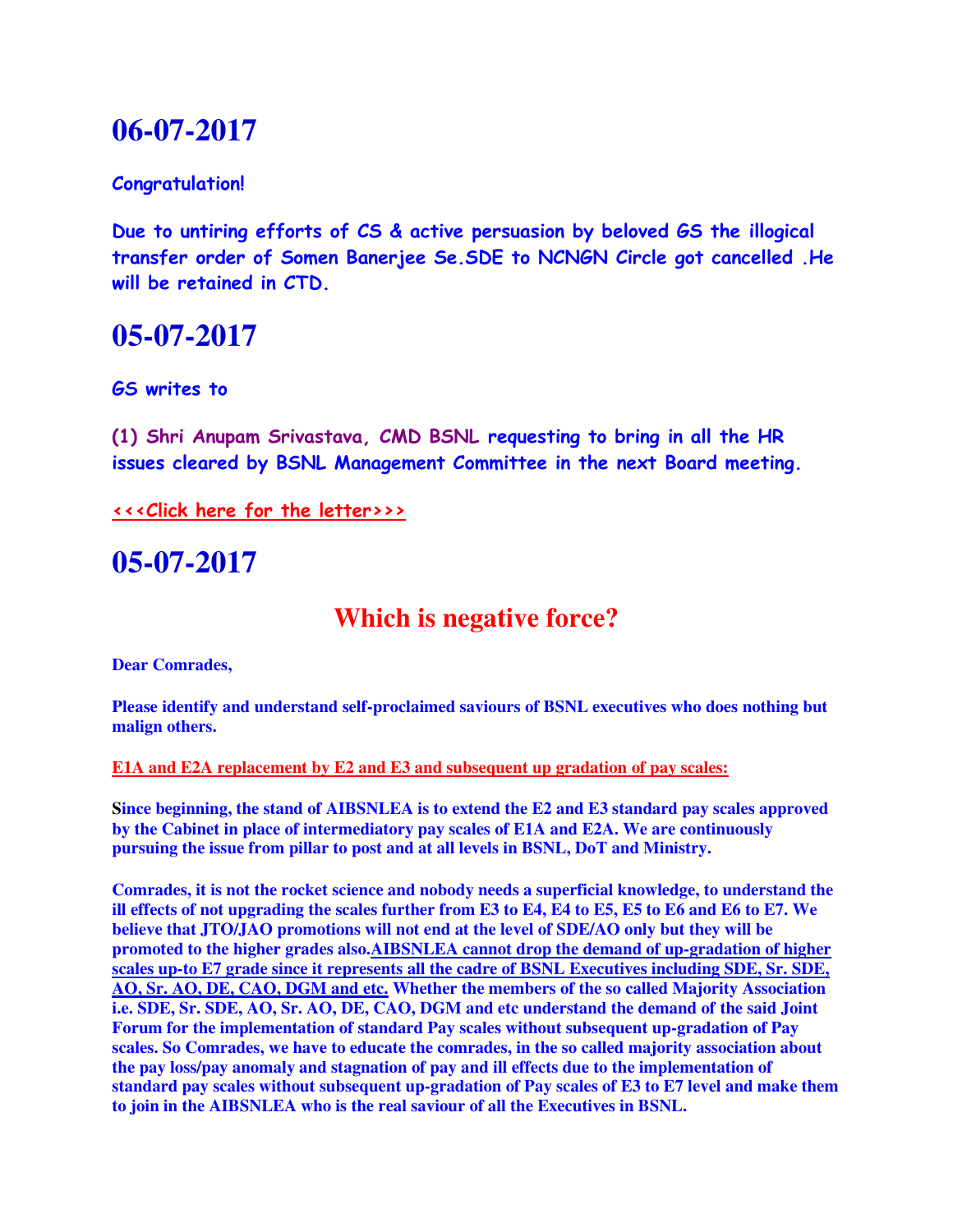**Because of the genuineness and the importance of the issue, BSNL Management took the conscious decision to recommend E2 and E3 pay scales in replacement of pre- revised E1A and E2A and upgrading the scales from E2 to E3, E3 to E4, E4 to E5, E5 to E6 and E6 to E7 to the administrative ministry. Despite the negative pressure applied by the majority association, the BSNL management in response to the clarification sought by the DoT, has not dropped the earlier proposal dated 6.6.2016 of up gradation of pay scales and it has categorically reiterated the need for implementing subsequent up gradation of pay scales. BSNL management has requested DOT for E2 and E3 pay scales in replacement of pre-revised E1A and E2A.**

**Part-I of the proposal in BSNL's letter dated 6.6.2016 for replacement of E1A and E2A with E2 & E3 is a residual issue of 2nd PRC and may be approved. The Part-II of BSNL's proposal will be taken up at the time of 3rd PRC.**

**The so called majority Executive Association also gave a call of agitation for the same demands and withdraw it without any fruitful out come during Feb'2017 which strengthened DOT to ignore the protest of BSNL Executives. The fact remains that efforts were taken by the same Executive Association in the month of Dec, 2016 and Jan, 2017 and they impressed upon the BSNL Management to victimize the CHQ/Circle /Distt. level Office bearers of United Forum by issuing the memorandum & deduction of salary for two days on 27th & 28th Dec, 2016 for participating in Dharna conducted for the same demand of up-gradation pay scales. Such type of actions strengthened the BSNL/DOT management to conveniently ignore the genuine grievances of executives in BSNL.**

#### **10 years in E3 Scale:**

**All the executives including the first Batch of JTOs/JAOs recruited in the year 2001 and 2002 will have to remain in E3 scale for 10 years proposed by BSNL Management on the demand of majority Association double pay fixation in E-3 scale is against the pay fixation rules of DoP&T. It is also in violation of Executive Promotion Policy because as per EPP, all time bound promotions are to take place after each 5 years in the next higher grade. Is it acceptable to so called Majority Association members? We are not short sighted organization and we analyse the ill effects which are going to affect all the executives and young comrades in particular.**

#### **CPSU hierarchy and MT recruitment:**

**The BSNL management took more than two years and understood that it has finalized the CPSU hierarchy in consultation with the majority association. It appears that the recommendations are not based on the agreed policy initiated by Khan Committee. The recruitment of MT which is the hidden agenda of BSNL management and the majority association is colluded with the Management and supporting MT recruitment. The so called saviours of Engineers have to come out with black and white for debate in this regard. We will fight it out with tooth and nail and will not allow these negative forces to spoil the future of BSNL executives especially our talented young comrades. MT recruitment is nothing but the entry of old ITS RR and because of this, the entire executives could not get even two promotions in their carrier. We will not allow this mental stress to continue for younger comrades.**

**Thus, all the Executives may understand that who are the negative forces and what their hidden agenda is and come out from the self-proclaimed saviours association and join in the AIBSNLEA which is always working for the betterment of all the Executives.**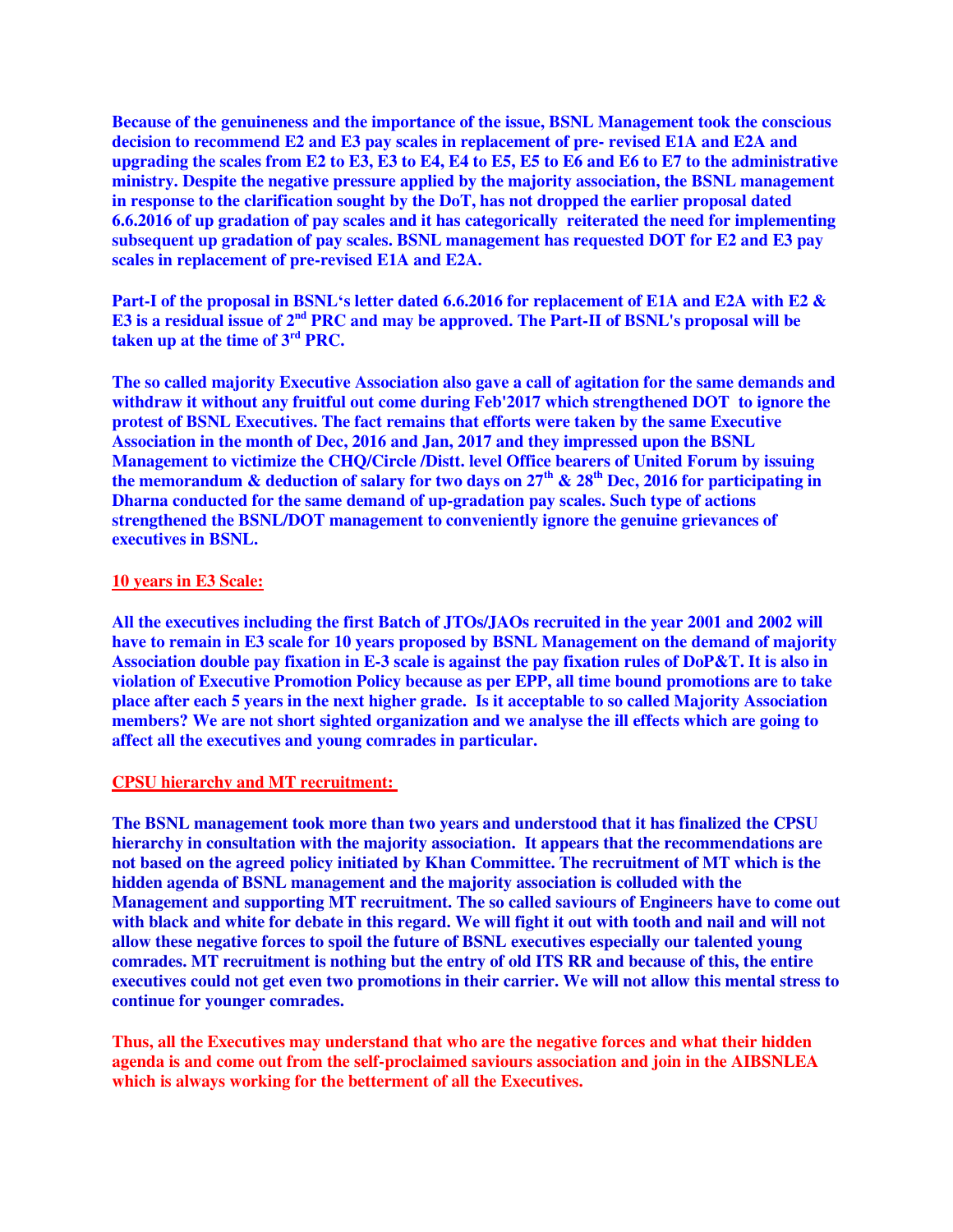# **04-07-2017**

An urgent Circle executive Committee Meeting will be held on 11-07-2017(Tuesday) at 11-00 AM in the Association Room. All concerned are requested to attend the meeting punctually. [\(click here for notice\)](http://www.aibsnleawb.org/notice01072017.pdf)

# **04-07-2017**

**Meeting with Hon'ble MOS (C) (I/C) Govt. of India Shri Manoj Sinha Ji:**



GS, President, FS and AGS (HQ) met Shri Manoj Sinha Ji Hon'ble MOS(C) (I/C) at 17.30 Hrs. and extended extreme thanks for granting us a meeting despite of his very busy schedule of Programmes. While submitting the letter, we explained that implementation of 3<sup>rd</sup> PRC recommendations with 15% fitment benefit is must in BSNL to keep the entire employees motivated in the interest of BSNL/Govt. We pleaded that BSNL without any financial support of Govt. is managing its maintenance and operations from its own resources and any financial burden caused due to implementation of 3<sup>rd</sup> PRC recommendations with 15% fitment benefit will also be borne by BSNL.

BSNL is providing Telecom Services in the far flung and remotest areas of the country on reduced tariff. It is also executing all the important Projects of Govt. of India i.e. NOFN, NFS and services in Naxalite areas. Also provided reliable services during natural calamities in J&K, Uttarakhand, Odisha, Andhra Pradesh, Tamil Nadu and Tsunami in A&N states etc. Thus in the interest of Public and Nation, the very existence of BSNL is must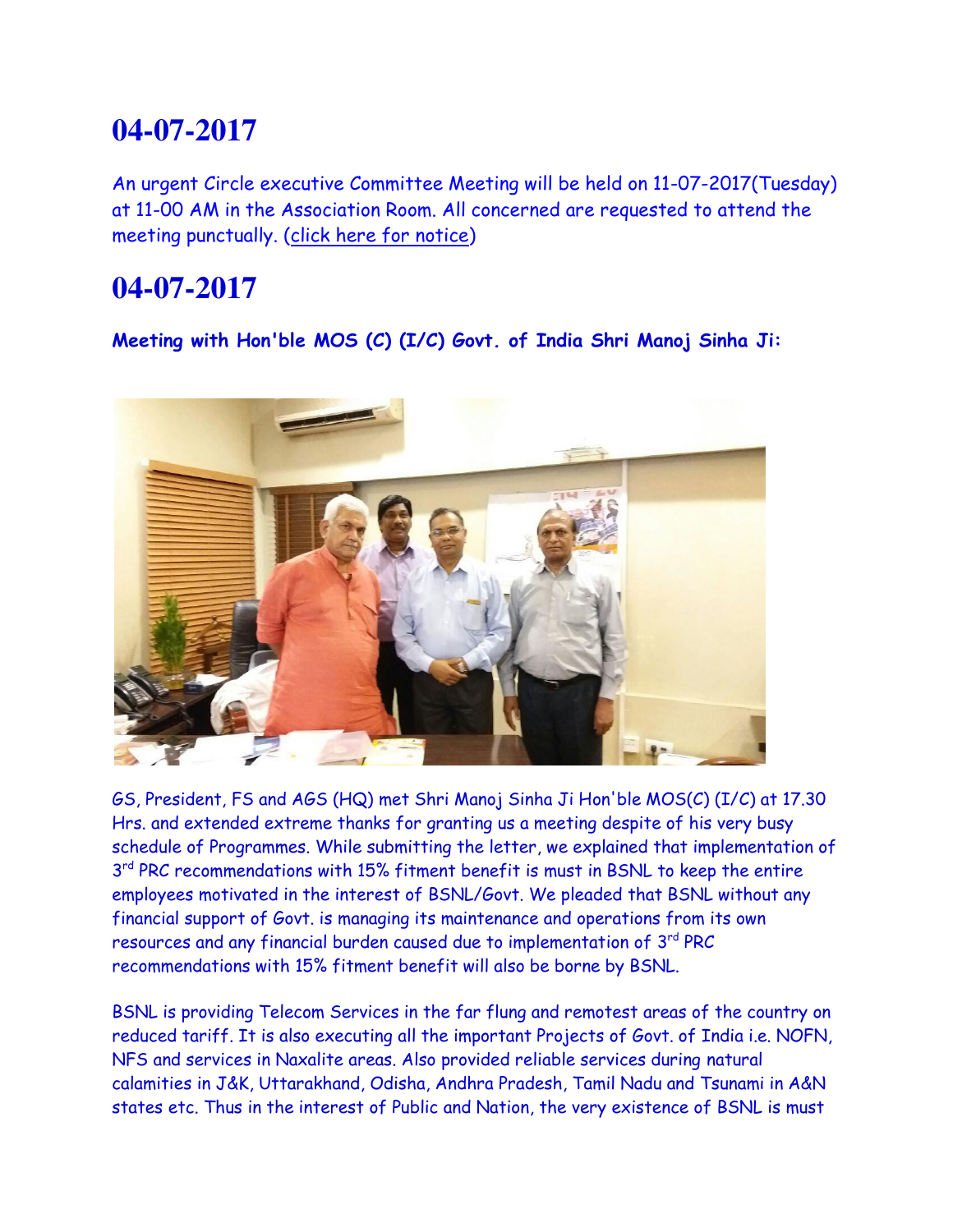and this is only possible when its employees are devoted to achieve customer satisfaction. Hence, these employees are to be contended by getting revised their Pay Scales on implementation of 3<sup>rd</sup> PRC recommendations with 15% fitment benefit. Moreover, 80% of the BSNL employees were DOT employees before 01.10.2000 and after their absorption only they joined BSNL.

Hon'ble MOS (C) (I/C) appreciated our concern and while directing on our letter he spoke with PS and directed him to discuss the matter with Secretary (T). He assured for favorable action on implementation of 3rd PRC recommendations in BSNL. He also directed PS to discuss the matter with Secretary (T) to consider BSNL's earlier proposal dated 06.06.2016 on replacement of E-1A by E-2, E-2A by E-3 and subsequent pay scales upgradation from E-3 to E-4, E-4 to E-5, E-5 to E-6 and E-6 to E-7.

We also requested for calculation of Pension Contributions in respect of employees of DOT absorbed in BSNL on actual basic of Pay instead of the maximum of the Pay Scale. We submitted a letter in this regard to Hon'ble MOS (C) (I/C) and he assured to look into the matter.

Non implementation of  $7<sup>th</sup>$  CPC recommendations to the erstwhile DOT employee who were absorbed in BSNL/ MTNL and since retired and drawing pension under CCS (Pension Rules-1972 as amended from time to time. Hon'ble MOS (C) (I/C) after some discussions assured to look into the matter.

At last after detailed discussions, Hon'ble MOS (C) (I/C) advised to further improve the BSNL services as he is receiving many subscribers complaints. We assured him to make our best efforts to achieve the customer satisfaction.

[<<Click here for the letter on 3rd PRC>>>](http://www.aibsnleachq.in/Manoj%20Sinha_170705_PRC.PDF) [<<Click here for the letter on Pension](http://www.aibsnleachq.in/Manoj%20Sinha_170705_PC.PDF) [Contribution>>>](http://www.aibsnleachq.in/Manoj%20Sinha_170705_PC.PDF)

# **04-07-2017**

**Meeting with CMD BSNL:**

GS, President, FS and AGS (HQ) met CMD BSNL and discussed regarding **Implementation of 3rdPRC recommendations.** We appraised CMD BSNL regarding our discussions held today with Hon'ble MOS (C) (I/C) on implementation of 3<sup>rd</sup> PRC recommendations with 15% fitment benefit in BSNL and replacement of E1A by E-2, E-2A by E-3 and subsequent Pay Scales up-gradation from E-3 by E-4, E-4 by E-5, E-5 by E-6 and E-6 by E-7 as per BSNL's earlier proposal dated 06.06.2016 wherein Hon'ble MOS (C) (I/C) has given a Positive and favorable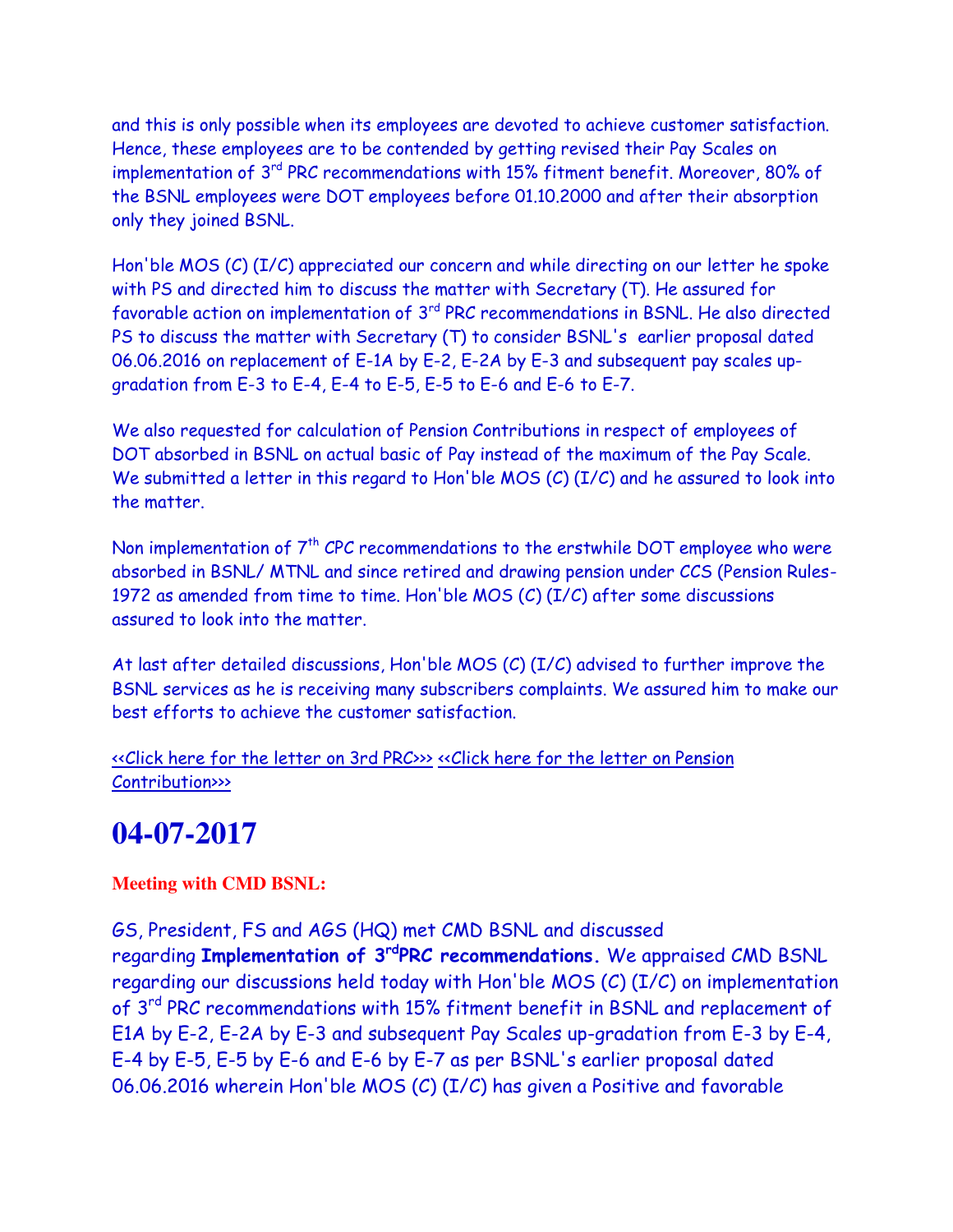assurance to us. We further requested him to continue the efforts for the settlement of these issues in the interest of BSNL.

We also appraised CMD BSNL regarding our discussions on payment of Pension Contribution on actual basic pay instead of the maximum of the pay scale and implementation of the recommendations of  $7<sup>th</sup>$  CPC to the erstwhile DOT employees who were absorbed in BSNL/ MTNL and after retirement drawing of Govt. Pension under CCS (Pension) Rule of 37A. After detailed discussions CMD BSNL appreciated our efforts and assured to get resolve the above issues favorable.

We requested for grant of Special C/L to AIBSNLEA office bearers for attending the Association meetings. CMD informed that BSNL MC has partly approved the proposal and will further examine the remaining part of the proposal in view of the financial implications. He assured an early order in this regard.

We also expressed our concern that Pers. Cell of BSNL CO is not taking the views/ suggestions of AIBSNLEA on CPSU cadre hierarchy which will affect the carrier prospects of all the executives CMD assured to look into the matter.

# **04-07-2017**

**Meeting with Director (HR), BSNL Board:**

**GS, President (CHQ) and AGS (Fin) met Director (HR) and discussed regarding:**

**A. Some facilities to AIBSNLEA: We requested to grant Special C/L to the Office Bearers of AIBSNLEA for attending Association activities. Director (HR) informed that Management Committee of BSNL Board in the last meeting has approved some facilities to AIBSNLEA under certain conditions. She assured early orders in this regard.**

**B. Implementation of 3rd PRC recommendations in BSNL: We requested to impress upon DoT for dispensing the affordability clause of 3rd PRC report in the case of BSNL as DPE has already sent the draft Cabinet Note to DoT for comments. Director (HR) mentioned that already CMD along with all the Board of Directors of BSNL has met with Hon'ble MOSC (I/C) and pleaded in support of 3rd PRC implementation with 15% fitment benefit in BSNL in the interest of its viability. Director (HR) also mentioned that CMD has explaiened to Hon'ble MOSC (I/C) during discussion that Rs. 2500/- Crore financial burden will be borne by BSNL internally. Hon'ble MOSC (I/C) was very positive during discussion and has assured for his support. She herself along with CGM (Legal), PGM (Estt), GM (SR) has also pleaded to Secretary (T) in this regard. Secretary (T) also assured**